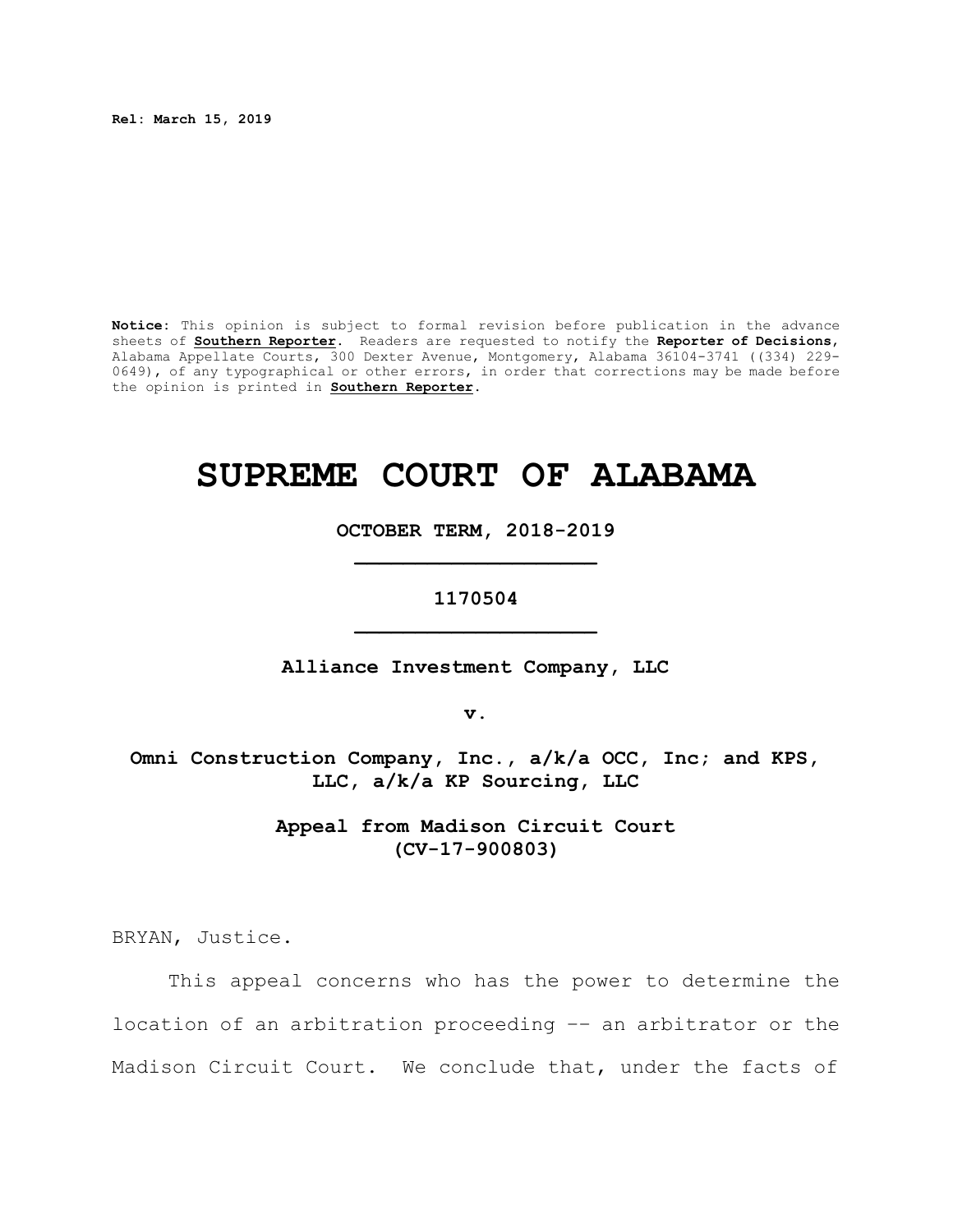this case, the arbitrator has that power; thus, we reverse and remand.

In 2015, KPS, LLC, a/k/a KP Sourcing, LLC ("Kroger"), entered into a contract ("the prime contract") with Omni Construction Company, Inc., a/k/a OCC, Inc. ("Omni"), in which Omni agreed to build a grocery store for Kroger in Madison, Alabama. Omni then entered into a subcontract ("the subcontract") with Alliance Investment Company, LLC ("Alliance"), in which Alliance agreed to perform concrete work on the construction project. A dispute later arose regarding the payment owed Alliance for its work on the project, and Alliance subsequently sued both Kroger and Omni in the circuit court, alleging several claims. Kroger and Omni jointly filed a motion to stay the circuit-court proceedings and to compel arbitration of Alliance's claims. The prime contract and the subcontract each contain an arbitration provision; in moving to compel arbitration, Kroger and Omni cited both arbitration provisions. Alliance did not oppose the motion to compel arbitration. On August 28, 2017, the circuit court stayed the circuit-court proceedings and ordered the parties to arbitrate the case "in accordance with the terms of their agreements."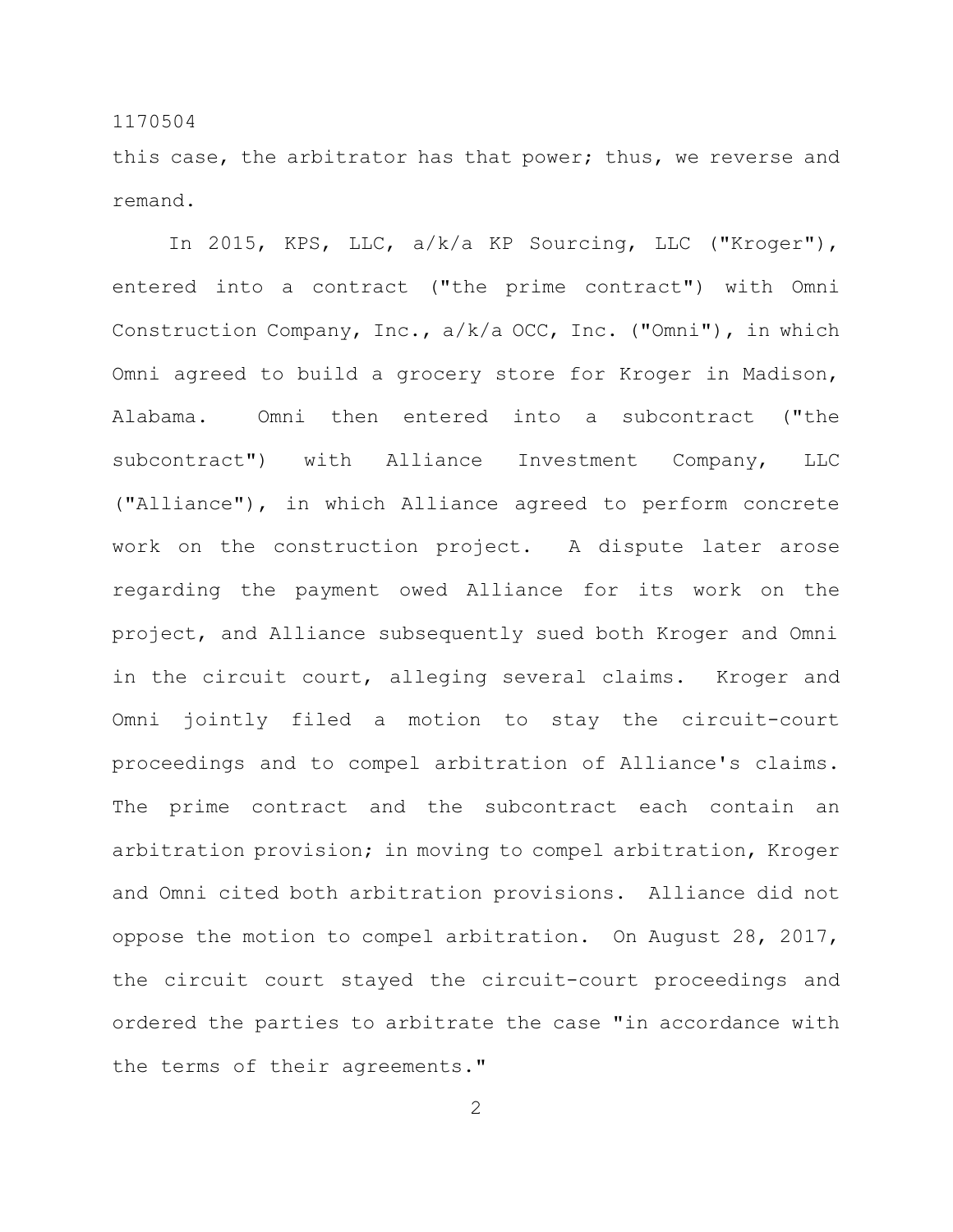Alliance subsequently filed a demand for arbitration with the American Arbitration Association ("the AAA"). A dispute then arose regarding where the arbitration proceedings should he held. Alliance, an Alabama company, contended that the arbitration proceedings should be held in Alabama, while Kroger and Omni, which are both based in Ohio, contended that the arbitration proceedings should be held in Cuyahoga County, Ohio. Alliance argued that its claims are governed by a section of the arbitration provision in the subcontract regarding disputes that involve some aspect of the prime contract. That section requires such disputes to be resolved under the arbitration provision in the prime contract. The prime contract in turn requires disputes to be arbitrated in Alabama. However, Kroger and Omni argued that the claims are governed by a separate section of the arbitration provision in the subcontract that requires disputes to be arbitrated in Cuyahoga County, Ohio. On January 3, 2018, the AAA made an administrative determination that the arbitration would be held in Alabama and provided the parties with a list of potential arbitrators. Shortly thereafter, Kroger and Omni asked the AAA to reconsider its decision. On January 10, 2018, the AAA informed the parties that its administrative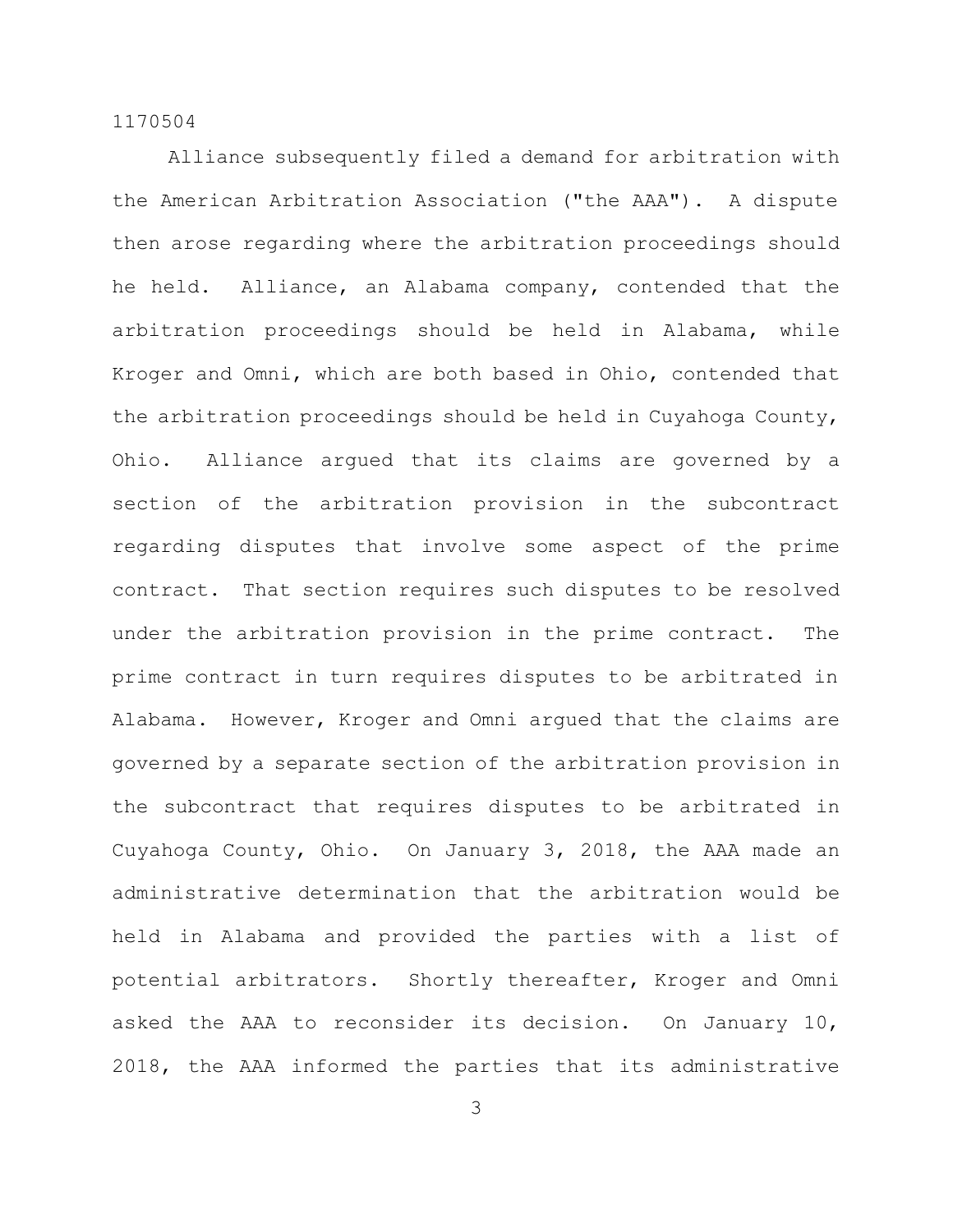determination regarding the location of the arbitration proceedings would be subject to review by the arbitrator.

However, on January 11, 2018, before the case could proceed to an arbitrator, Kroger and Omni filed in the circuit court a motion titled "Emergency Motion to Clarify Order Compelling Arbitration." In that motion, Kroger and Omni argued that the subcontract requires that the claims be arbitrated in Ohio. They further argued that the provision in the prime contract requiring arbitration to be held in Alabama is irrelevant. Accordingly, Kroger and Omni asked the circuit court to order the parties to arbitrate in Ohio. On January 22, 2018, the circuit court ordered that the arbitration proceedings be held in Ohio. In that order, the circuit court purported to amend its earlier order compelling arbitration. Alliance then appealed to this Court.

This Court reviews de novo an order granting or denying a motion to compel arbitration. Cartwright v. Maitland, 30 So. 3d 405, 408 (Ala. 2009). "'[A]rbitration is a matter of contract and a party cannot be required to submit to arbitration any dispute which he has not agreed so to submit.'" AT & T Techs., Inc. v. Communications Workers of America, 475 U.S. 643, 648 (1986) (quoting United Steelworkers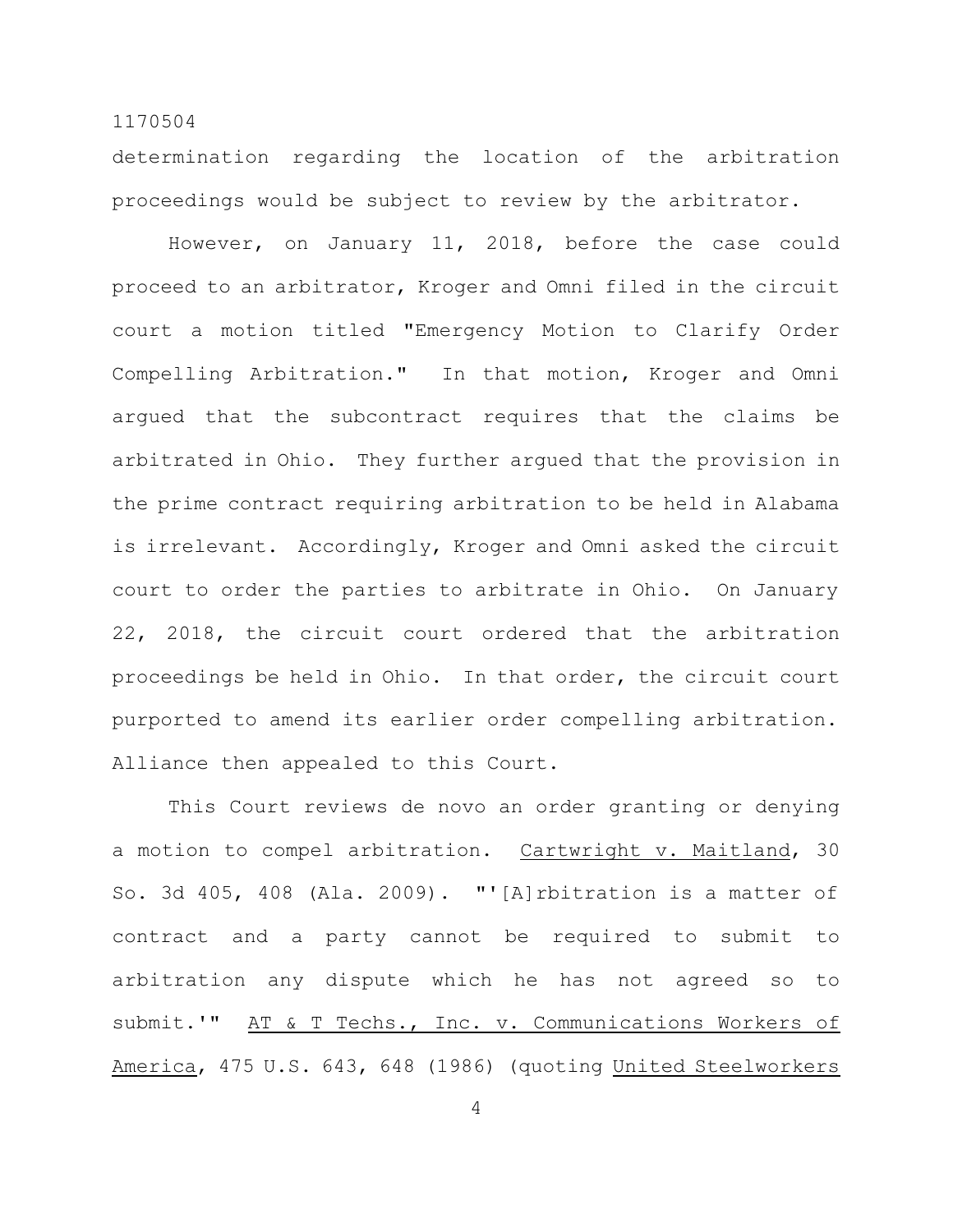of America v. Warrior & Gulf Navigation Co., 363 U.S. 574, 582 (1960)). "[A]rbitrators derive their authority to resolve disputes only because the parties have agreed in advance to submit such grievances to arbitration." AT  $\&$  T, 475 U.S. at 648-49.

On appeal, Alliance argues that the circuit court lacked the authority to order, in its order of January 22, 2018, that the arbitration be held in Ohio. With respect to this argument, it is useful to discuss the procedural underpinnings of the circuit court's orders. Rule 4(d), Ala. R. App. P., provides that an order granting or denying a motion to compel arbitration is "appealable as a matter of right." Thus, as this Court stated in Bowater, Inc. v. Zager, 901 So. 2d 658, 667 (Ala. 2004), an order granting or denying a motion to compel arbitration is "due recognition as a 'judgment' under Rule 54(a), Ala. R. Civ. P." Therefore, the circuit court's order of August 28, 2017, compelling arbitration is a judgment under the Alabama Rules of Civil Procedure. Of course, the finality of judgments is important, and a circuit court may revisit a final judgment only in accordance with the proper procedures for doing so; Alliance contends that those procedures were not followed here. Alliance argues that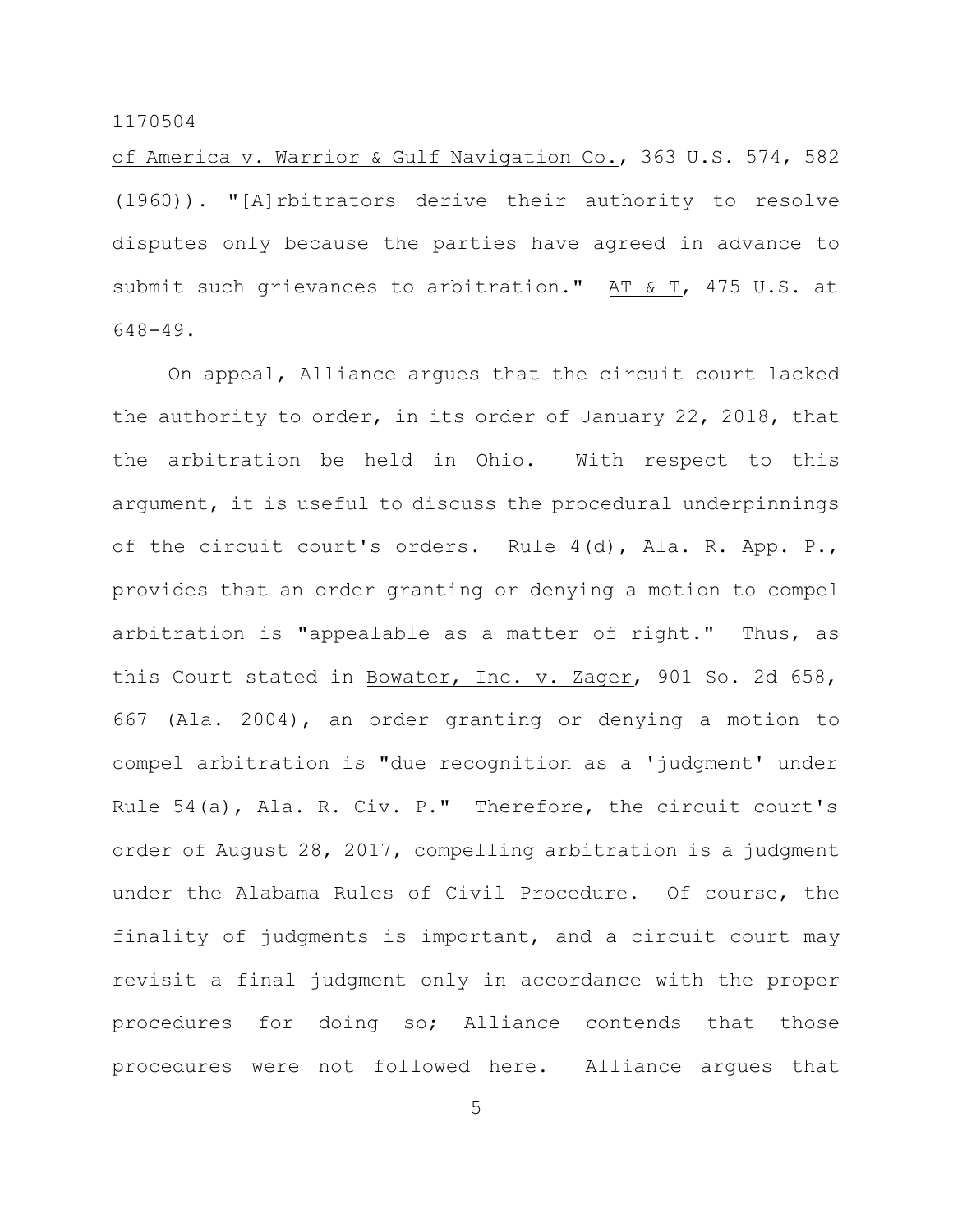Kroger and Omni's "Emergency Motion to Clarify Order Compelling Arbitration" is in substance an untimely Rule 59(e), Ala. R. Civ. P., motion seeking to amend the August 28, 2017, judgment compelling arbitration. A Rule 59(e) motion to alter, amend, or vacate a judgment must be filed no later than 30 days after the entry of the judgment; Kroger and Omni filed their motion 136 days after the entry of the judgment compelling arbitration. Kroger and Omni counter that their motion was not a Rule 59(e) motion; rather, they say, it was a motion seeking a "clarification" of the judgment compelling arbitration that would not be subject to the 30-day time limit found in Rule 59(e). Although Kroger and Omni argue that the circuit court had the authority simply to clarify the order compelling arbitration, Alliance argues that the circuit court impermissibly amended the order compelling arbitration in response to an untimely Rule 59(e) motion. See, e.g., George v. Sims, 888 So. 2d 1224, 1227 (Ala. 2004) (discussing the limits of a trial court's power to revisit a judgment and reversing a circuit court's order purporting to modify a judgment when the order was not entered in response to a timely postjudgment motion).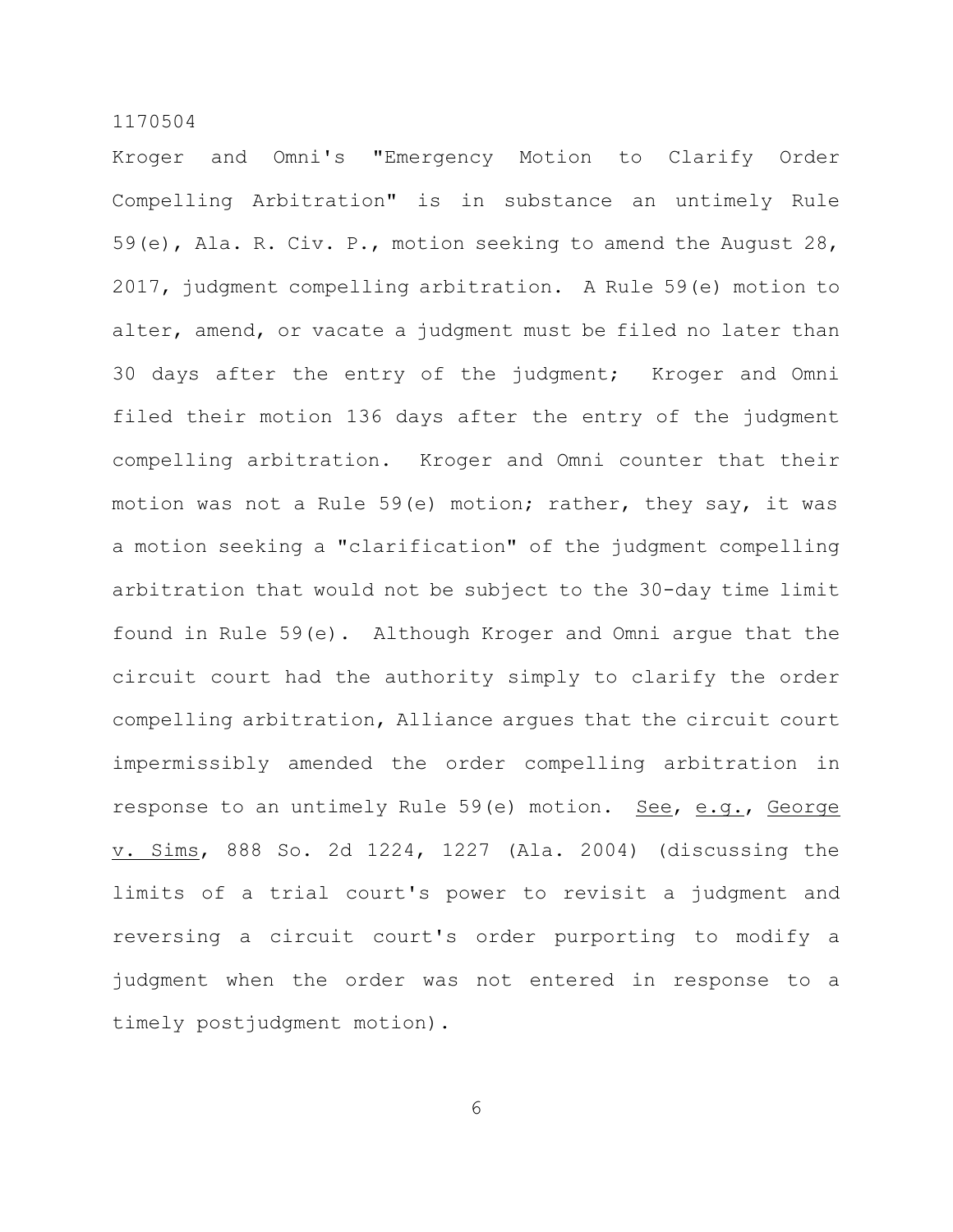However, as Alliance further argues, regardless of how the order of January 22, 2018, is characterized, the circuit court lacked the authority to order the parties to arbitrate in Ohio for a separate reason. It is undisputed that the AAA's Construction Industry Arbitration Rules govern the arbitration in this case. Both the prime contract and the subcontract provide that disputes must be decided under the Construction Industry Arbitration Rules. Rule 9(a) of the Construction Industry Arbitration Rules provides that "[t]he arbitrator shall have the power to rule on his or her own jurisdiction, including any objections with respect to the existence, scope, or validity of the arbitration agreement." At its core, the dispute here concerns the scope of the arbitration provisions in the prime contract and the subcontract. In sum, Alliance argued to the AAA and later to the circuit court that its claims are governed by a section of the arbitration provision in the subcontract regarding disputes that involve some aspect of the prime contract. That section provides that the arbitration of such disputes must be held pursuant to the arbitration provision in the prime contract, which requires that the arbitration proceedings be held in Alabama. Kroger and Omni, however, maintained that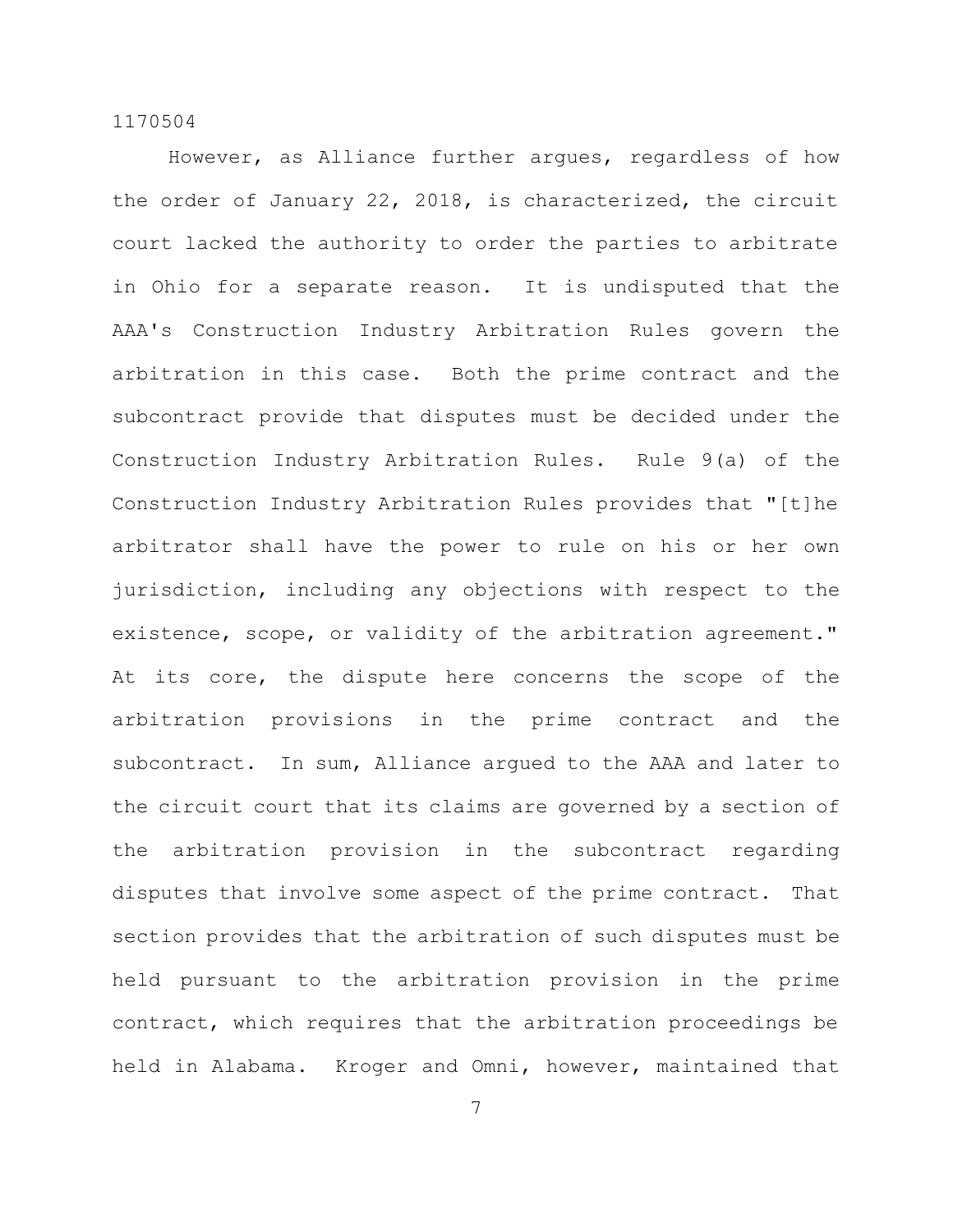the section cited by Alliance does not apply and that Alliance's claims are actually governed by a separate section of the arbitration provision in the subcontract requiring that the arbitration proceedings be held in Ohio. Which argument is correct is not for this Court or the circuit court to decide; rather, that is an issue for the arbitrator to decide under Rule 9(a) of the Construction Industry Arbitration Rules. The circuit court lacked the authority to order that the arbitration proceedings be held in Ohio.

Kroger and Omni argue that the circuit court's exercise of authority in its January 22 order is supported by Sterling Financial Investment Group, Inc. v. Hammer, 393 F.3d 1223 (11th Cir. 2004). In that case, agreements between an employer and its employee contained provisions that plainly required that arbitration of disputes be held in Florida. After the employer fired the employee, the employee initiated arbitration proceedings against the employer with the National Association of Securities Dealers ("the NASD"). Despite the arbitration provisions calling for the arbitration proceedings to be held in Florida, the NASD assigned the arbitration to a panel in Texas, at the employee's request and over the employer's objection. The employer then filed a motion in the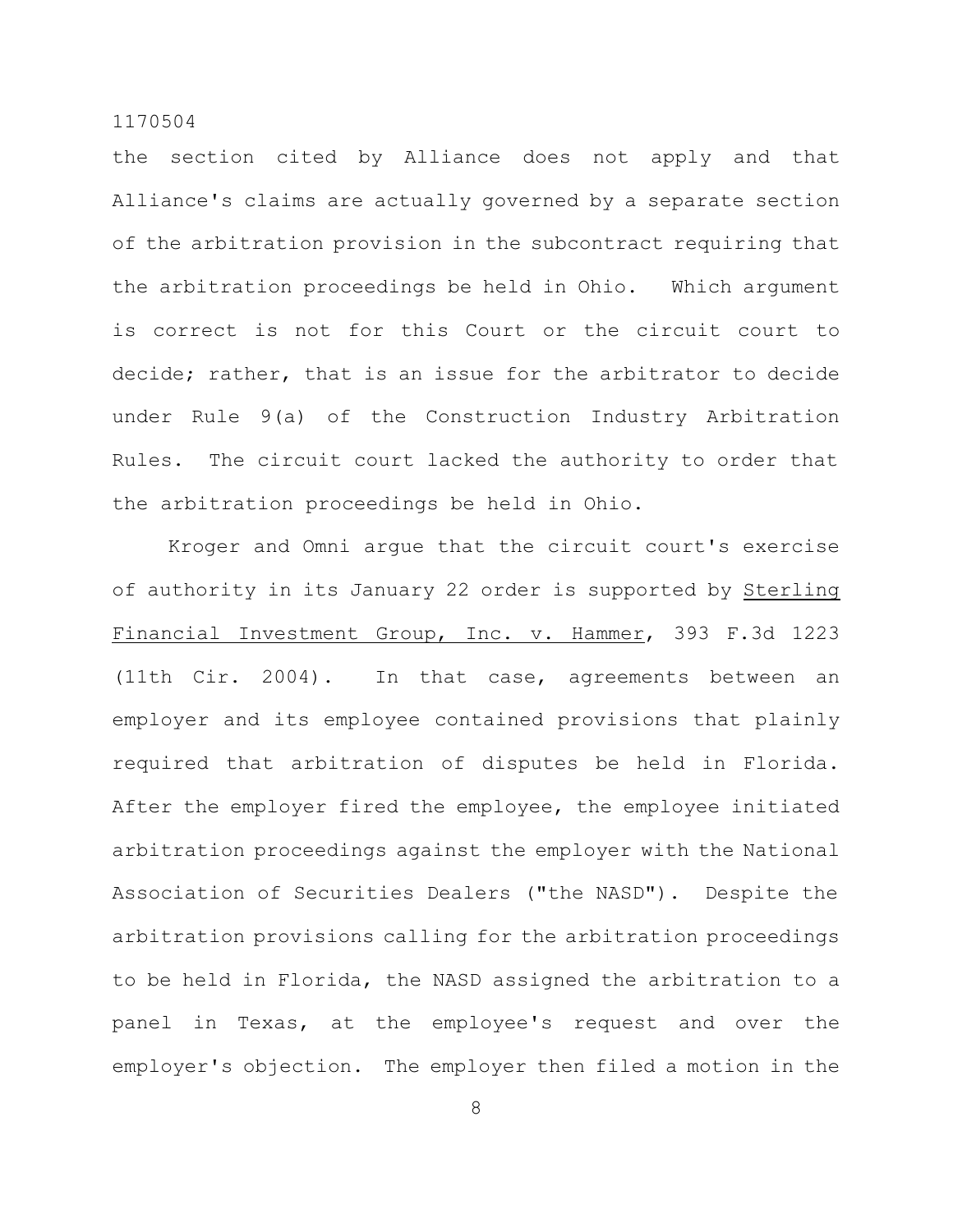federal district court asking that court to compel arbitration in Florida, pursuant to the terms of the arbitration provisions. The district court granted the employer's motion, and the employee appealed to the United States Court of Appeals for the Eleventh Circuit. That court determined that the NASD had disregarded the requirement in the arbitration provisions that the arbitration proceedings be held in Florida. Accordingly, the court concluded that the arbitration must be held in Florida.

We note that this Court addressed Sterling Financial in Ex parte Johnson, 993 So. 2d 875 (Ala. 2008). The relevant issue in Johnson was whether an arbitrator or a court should determine the availability of class-wide arbitration. After mobile-home owners initiated arbitration proceedings before the AAA against mobile-home companies, the companies filed declaratory-judgment actions asking a circuit court to determine whether class-wide arbitration was available under the terms of the arbitration agreements. In arguing to this Court that the circuit court could make that decision, the companies cited Sterling Financial. In response, this Court first noted that it "was not bound by the decisions of the United States Courts of Appeals or the United States District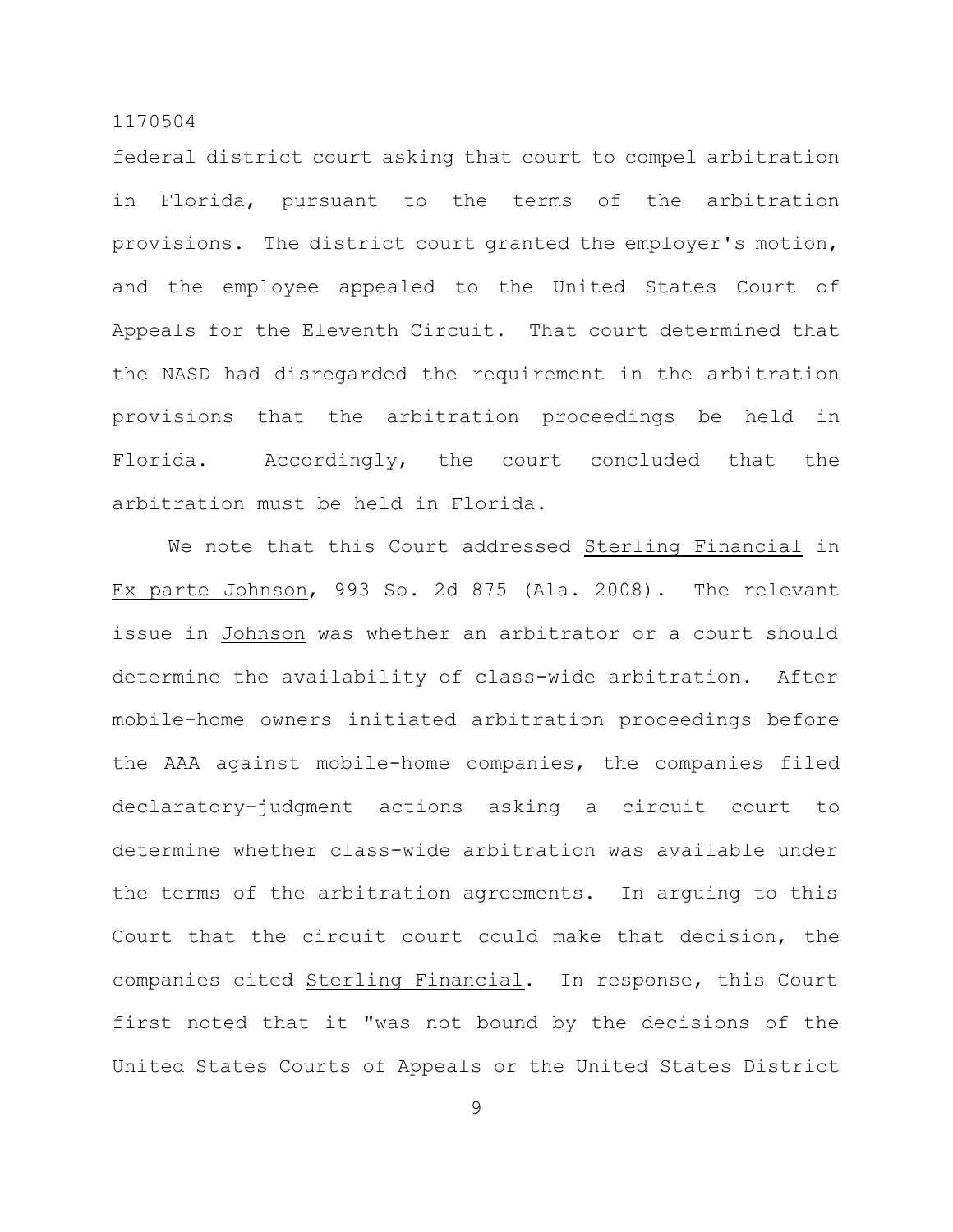Courts." Johnson, 993 So. 2d at 886. This Court then briefly distinguished the facts of Johnson from the facts of Sterling Financial. Id.<sup>1</sup>

Similarly, we again note that we are not bound by Sterling Financial. Moreover, this case is distinguishable from Sterling Financial. In Sterling Financial, the employee contended that, because both parties had agreed that arbitration was appropriate, all decisions should be made by an arbitrator. The federal district court in Sterling Financial noted that the employee's argument was bolstered by a rule of the NASD's Code of Arbitration Procedure, which contained the governing rules in that case. The relevant rule stated: "'The Director shall determine the time and place of the first meeting of the arbitration panel and the parties'" and "'[t]he arbitrators shall determine the time and place for all subsequent meetings.'" 393 F.3d at 1225. However, there

<sup>&</sup>lt;sup>1</sup>The Court in Johnson ultimately decided that, under the arbitration rules applicable in that case, the arbitrator was authorized to make the initial determination regarding classwide arbitration. The Court also noted that those rules contained a provision that specifically allowed for judicial review of that threshold decision before the remainder of the arbitration occurs. However, because the arbitrator had not yet made a decision regarding class-wide arbitration, the Court determined that judicial review was premature.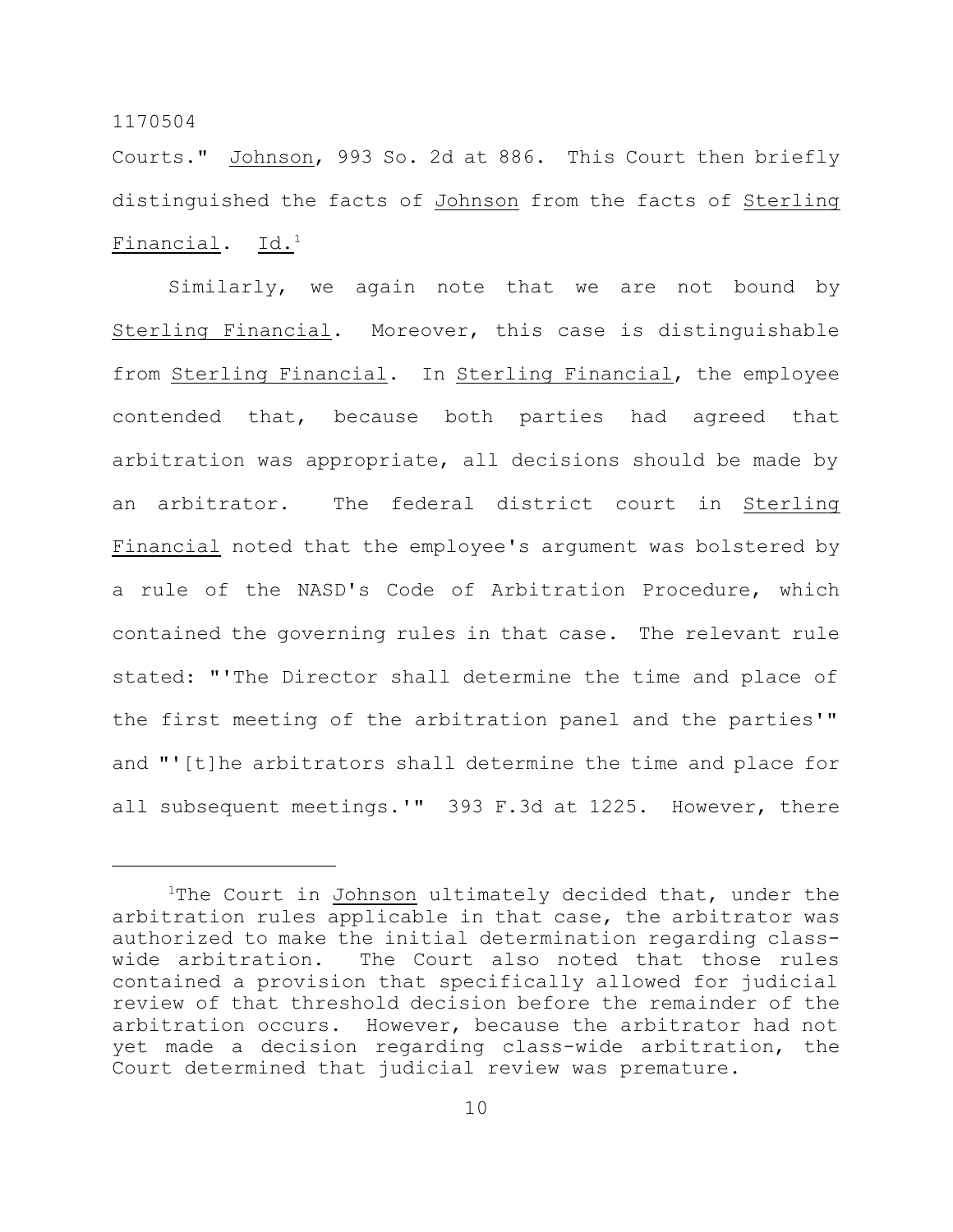was no reference in Sterling Financial to an arbitration rule similar to the controlling rule in this case –– Rule 9(a) of the AAA's Construction Industry Arbitration Rules. Rule 9(a) broadly grants the arbitrator "the power to rule on his or her own jurisdiction, including any objections with respect to the existence, scope, or validity of the arbitration agreement." That rule is distinct from any rule discussed in Sterling Financial in that it gives the arbitrator the power to decide which provision controls Alliance's claims, which in turn will determine whether the arbitration will be held in Alabama or Ohio. We do not find Sterling Financial to be persuasive.

Accordingly, we reverse the circuit court's order of January 22, 2018, and we remand the case.

REVERSED AND REMANDED.

Parker, C.J., and Bolin, Shaw, Wise, Sellers, and Stewart, JJ., concur.

Mendheim, J., concurs in the result. Mitchell, J., recuses himself.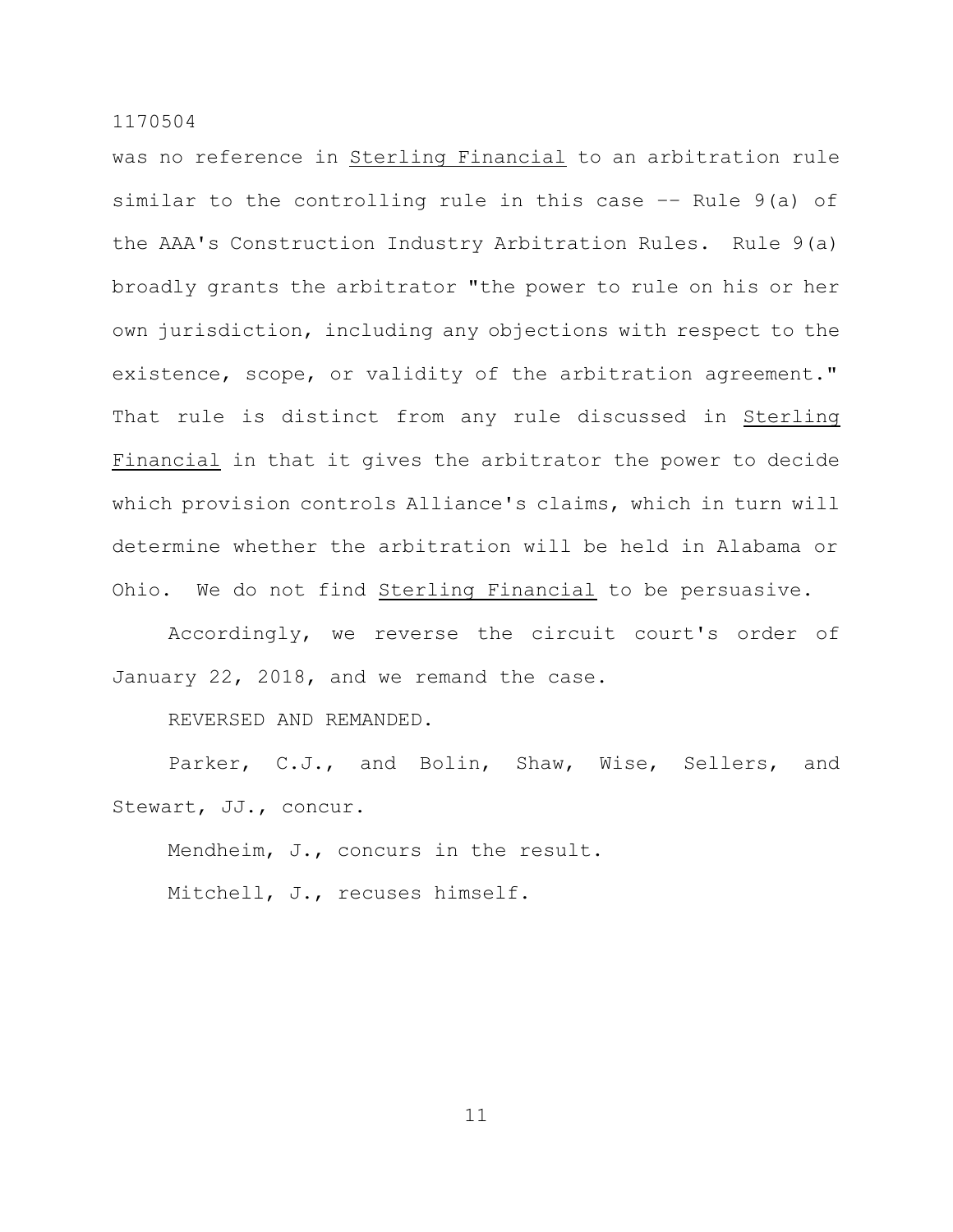MENDHEIM, Justice (concurring in the result).

I concur in the main opinion's conclusion that the trial court's January 22, 2018, order directing that the arbitration proceedings take place in Cuyahoga County, Ohio, must be reversed. I write separately to note some procedural hurdles that the parties and the trial court simply bypassed in this case.

First, the January 22, 2018, order was not an appealable order. The order did not completely dispose of any claim or party in the action. See Rule 54(b), Ala. R. Civ. P. The only way the order could be an appealable judgment is if, as the main opinion observes, it was an order granting or denying a motion to compel arbitration, which is appealable under Rule 4(d), Ala. R. App. P. However, the January 22, 2018, order was not an order compelling arbitration. The trial court ordered arbitration on August 28, 2017, and the parties had been engaged in the arbitration process for over four months when Kroger and Omni filed their "Emergency Motion to Clarify Order Compelling Arbitration." The January 22, 2018, order merely purported to settle a disagreement between the parties concerning which contract governed their dispute and, as a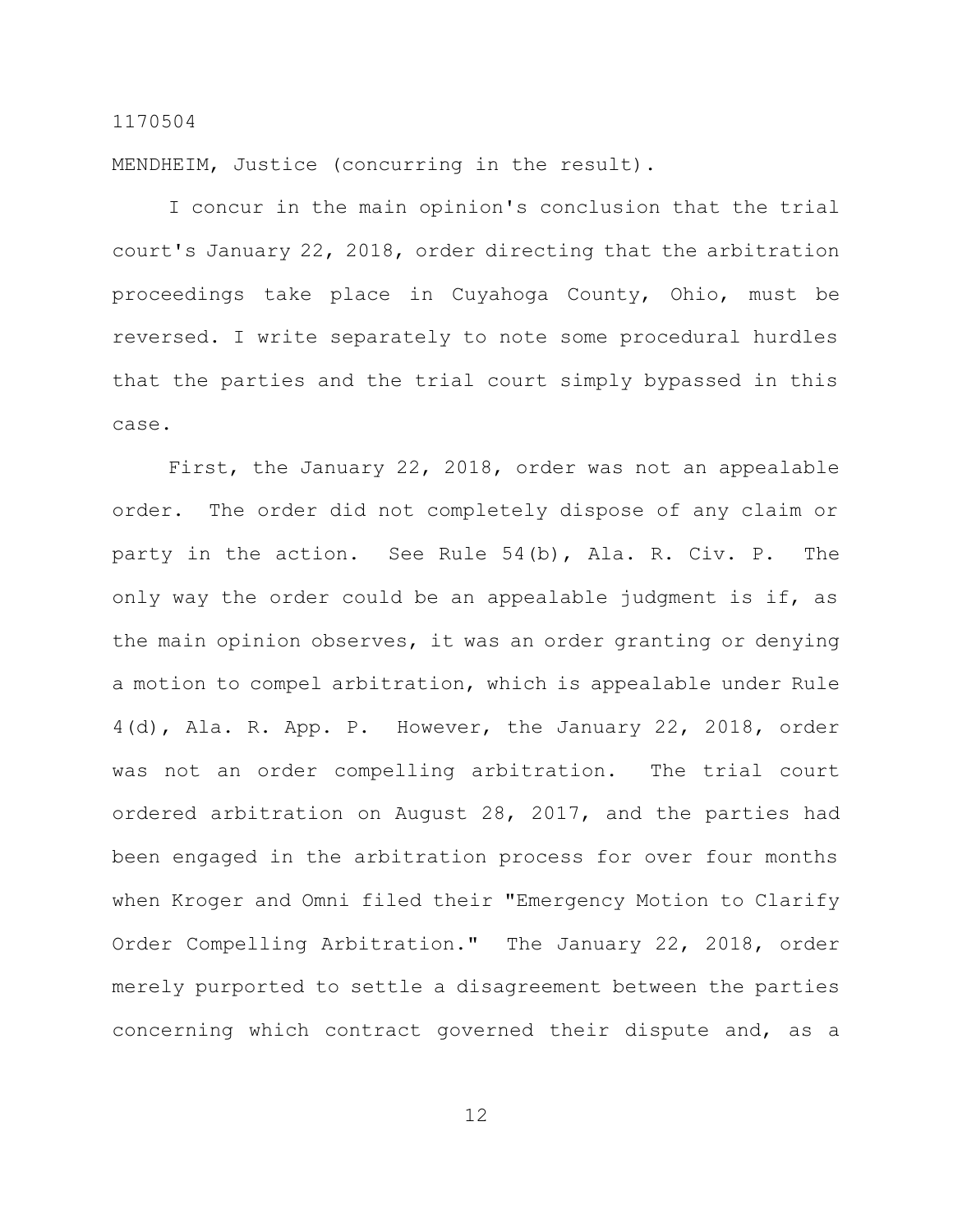result, where the arbitration proceedings would take place. Therefore, the order was not appealable under Rule 4(d).

In my view, Alliance was not without a remedy. It could have filed a petition for a writ of mandamus. This Court, moreover, previously has used its inherent authority to treat an appeal as a petition for a writ of mandamus where appropriate. See, e.g., Slamen v. Slamen, 254 So. 3d 188, 192 (Ala. 2017) (treating an appeal from a trial court's discovery order not related to the issue of arbitration when the order was issued before the trial court had ruled on a pending motion to compel arbitration as a petition for a writ of mandamus); F.L. Crane & Sons, Inc. v. Malouf Constr. Corp., 953 So.2d 366, 372 (Ala. 2006) (explaining this Court's inherent authority to treat an appeal as a petition for a writ of mandamus when the circumstances warrant); and Morrison Rests., Inc. v. Homestead Vill. of Fairhope, Ltd., 710 So. 2d 905, 906 (Ala. 1998) (stating, before the adoption of Rule 4(d), that "[t]his Court has previously held that a petition for a writ of mandamus is the appropriate method of challenging an order referring a case to arbitration," and treating Morrison's appeal as a petition for the writ of mandamus). I believe that treating Alliance's appeal as a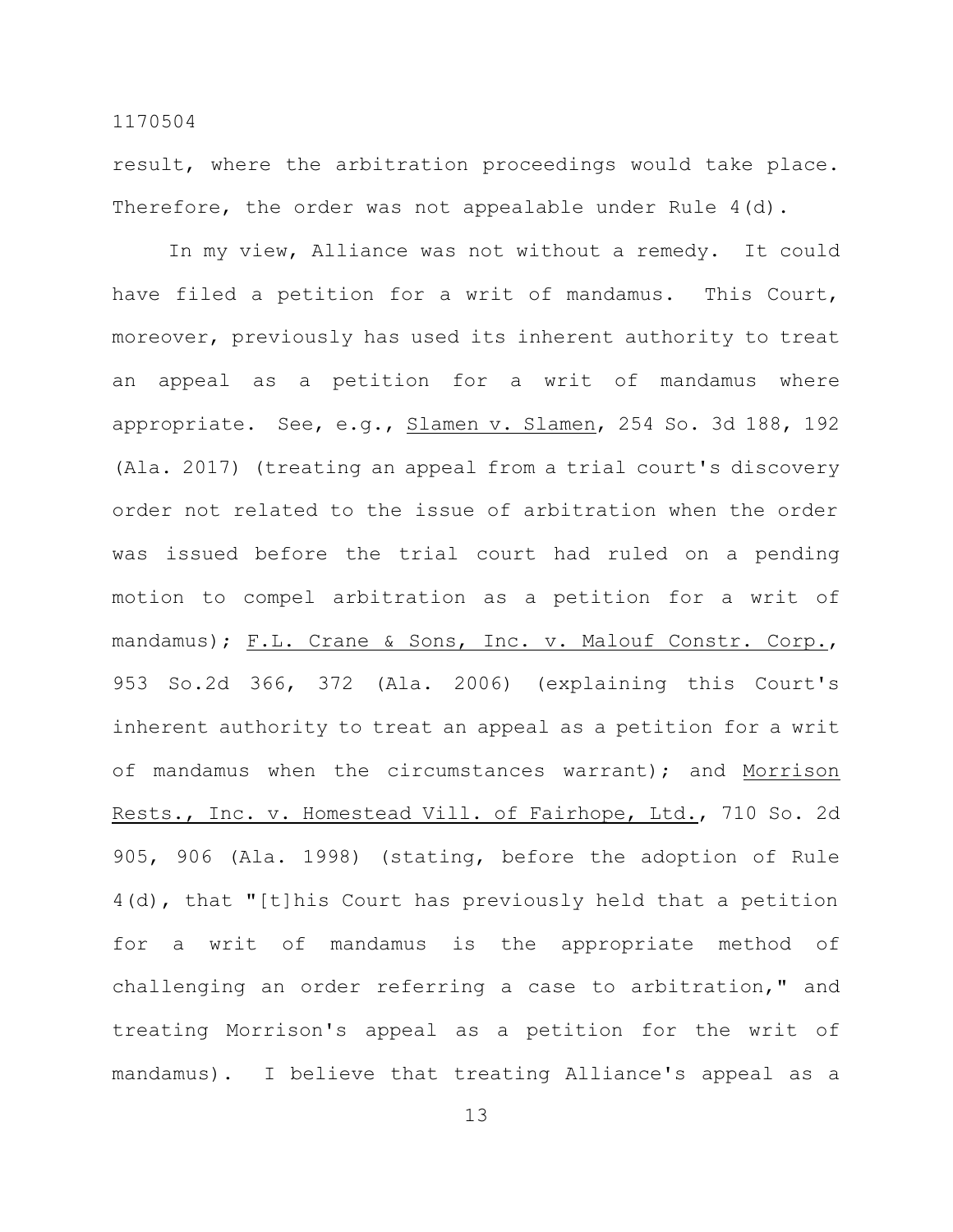petition for a writ of mandamus would be appropriate in this instance.

Further, I note that our outcome is compelled because the trial court lacks the authority to intercede in an ongoing arbitration process. There is no Alabama jurisprudence approving a "motion to clarify" an arbitration order, and Kroger and Omni have not provided any authority in their briefs for doing so. This lack of authority is the result of the procedures for arbitration outlined in the Federal Arbitration Act, 9 U.S.C. § 1 et seq. ("the FAA"), as well as the United States Supreme Court's application of the FAA, both of which bind this Court.

Once a trial court determines that arbitration has been properly invoked, a stay in the court proceedings is mandatory under 9 U.S.C.  $\frac{1}{5}$  3 of the FAA.<sup>2</sup> The United States Supreme

<sup>&</sup>lt;sup>2</sup>Section 3 of the FAA provides:

<sup>&</sup>quot;If any suit or proceeding be brought in any of the courts of the United States upon any issue referable to arbitration under an agreement in writing for such arbitration, the court in which such suit is pending, upon being satisfied that the issue involved in such suit or proceeding is referable to arbitration under such an agreement, shall on application of one of the parties stay the trial of the action until such arbitration has been had in accordance with the terms of the agreement,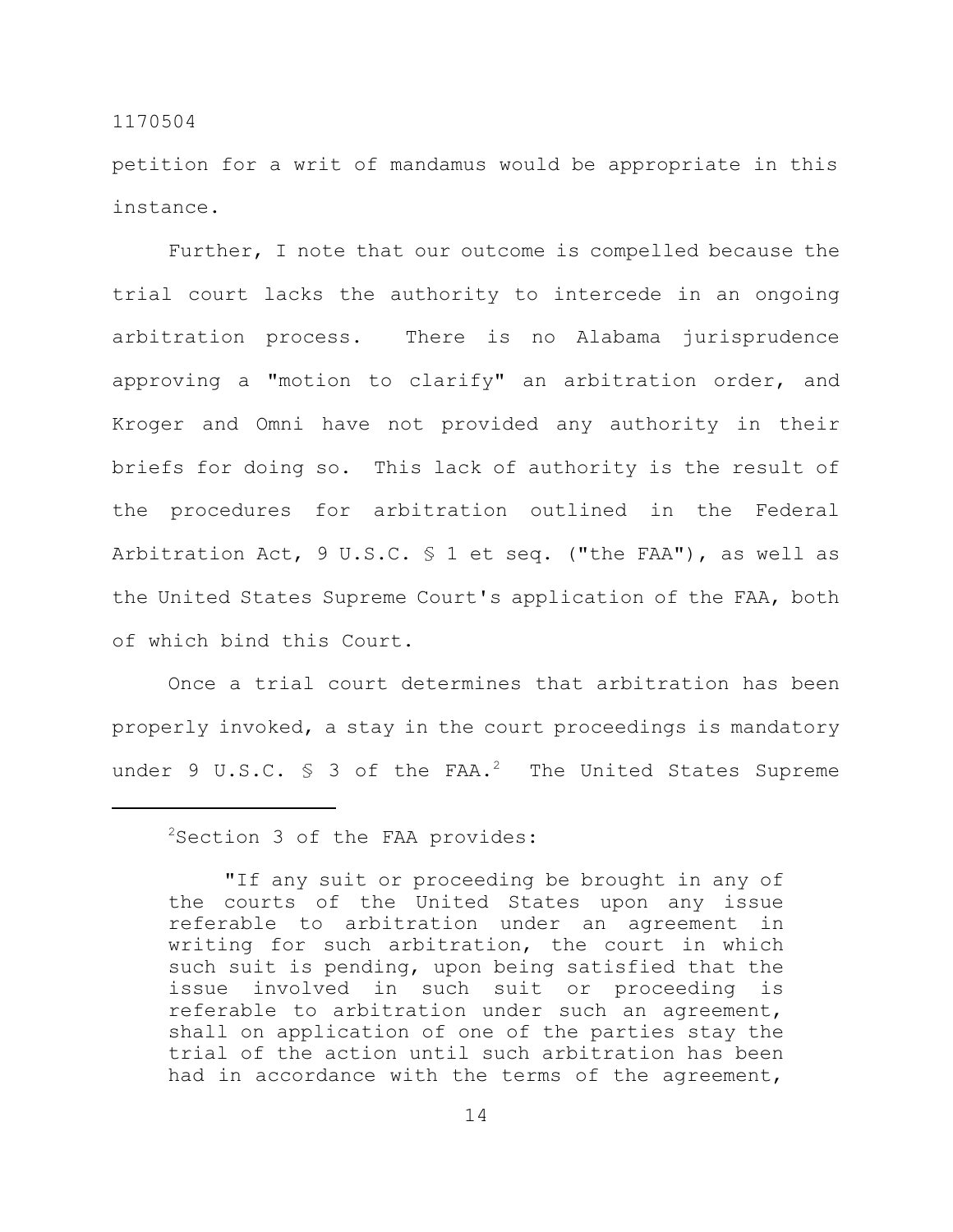Court has made it clear that "state courts, as much as federal courts, are obliged to grant stays of litigation under § 3 of the Arbitration Act." Moses H. Cone Mem'l Hosp. v. Mercury Constr. Corp., 460 U.S. 1, 26 (1983). This Court has confirmed that responsibility. See Owens v. Coosa Valley Health Care, Inc., 890 So. 2d 983, 990 (Ala. 2004) (explaining that, "when a trial court compels arbitration, that court is required by federal statute to stay all proceedings, see 9 U.S.C.  $\$\,3, \ldots$ as to any claims that fall within the scope of an arbitration clause" (footnote omitted)).

In general, the purpose of the stay is to suspend litigation of the dispute until after the decision of the arbitrator. See, e.g., Kawasaki Heavy Indus., Ltd. v. Bombardier Recreational Prods., Inc., 660 F.3d 988, 997 (7th Cir. 2011) ("When a court grants a  $\S$  3 stay pending arbitration, it retains jurisdiction over a matter so that it can effectuate the decision of an arbitrator or handle additional matters or claims that were not subject to arbitration."); Jolley v. Paine Webber Jackson & Curtis, Inc., 864 F.2d 402, 405 (5th Cir.), supplemented, 867 F.2d 891 (5th

providing the applicant for the stay is not in default in proceeding with such arbitration."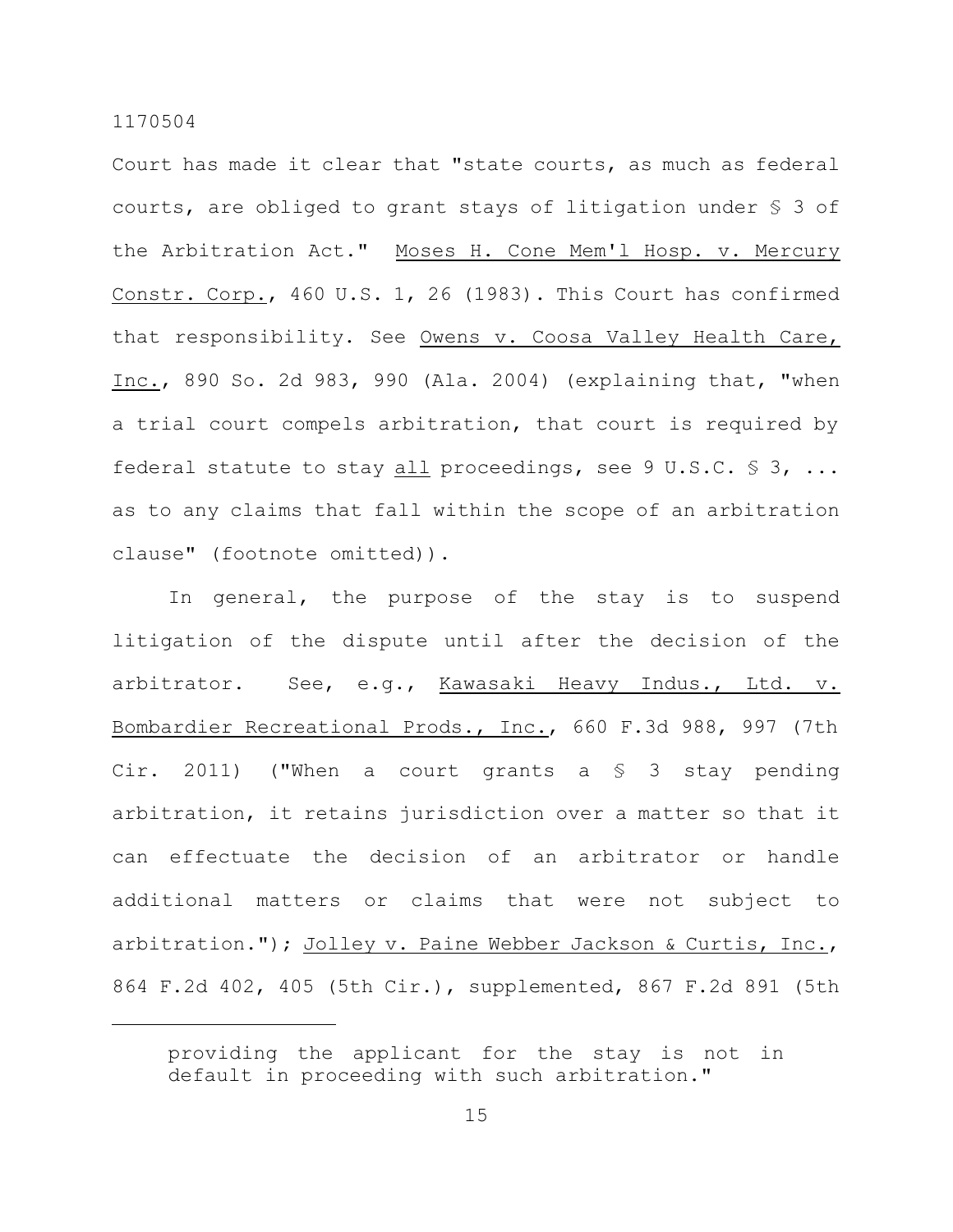Cir. 1989) ("While an order granting a stay postpones active litigation in the district court, it contemplates that the district court will retain jurisdiction to confirm, modify, or, in some cases, to renew the litigation despite the arbitration award.").

In this case, the trial court implicitly lifted its stay of litigation to rule on the parties' disagreement over the location of the arbitration proceedings. However, under the FAA, there are only two situations in which a trial court is permitted to interfere with the arbitration process before confirmation of the arbitration award. First, 9 U.S.C. § 5 provides that if there is a breakdown between the parties for the appointment of an arbitrator in the manner provided in the arbitration agreement, then the trial court can appoint an arbitrator.<sup>3</sup> Section 5 of the FAA is the reason this Court

<sup>3</sup>Section 5 of the FAA provides:

<sup>&</sup>quot;If in the agreement provision be made for a method of naming or appointing an arbitrator or arbitrators or an umpire, such method shall be followed; but if no method be provided therein, or if a method be provided and any party thereto shall fail to avail himself of such method, or if for any other reason there shall be a lapse in the naming of an arbitrator or arbitrators or umpire, or in filling a vacancy, then upon the application of either party to the controversy the court shall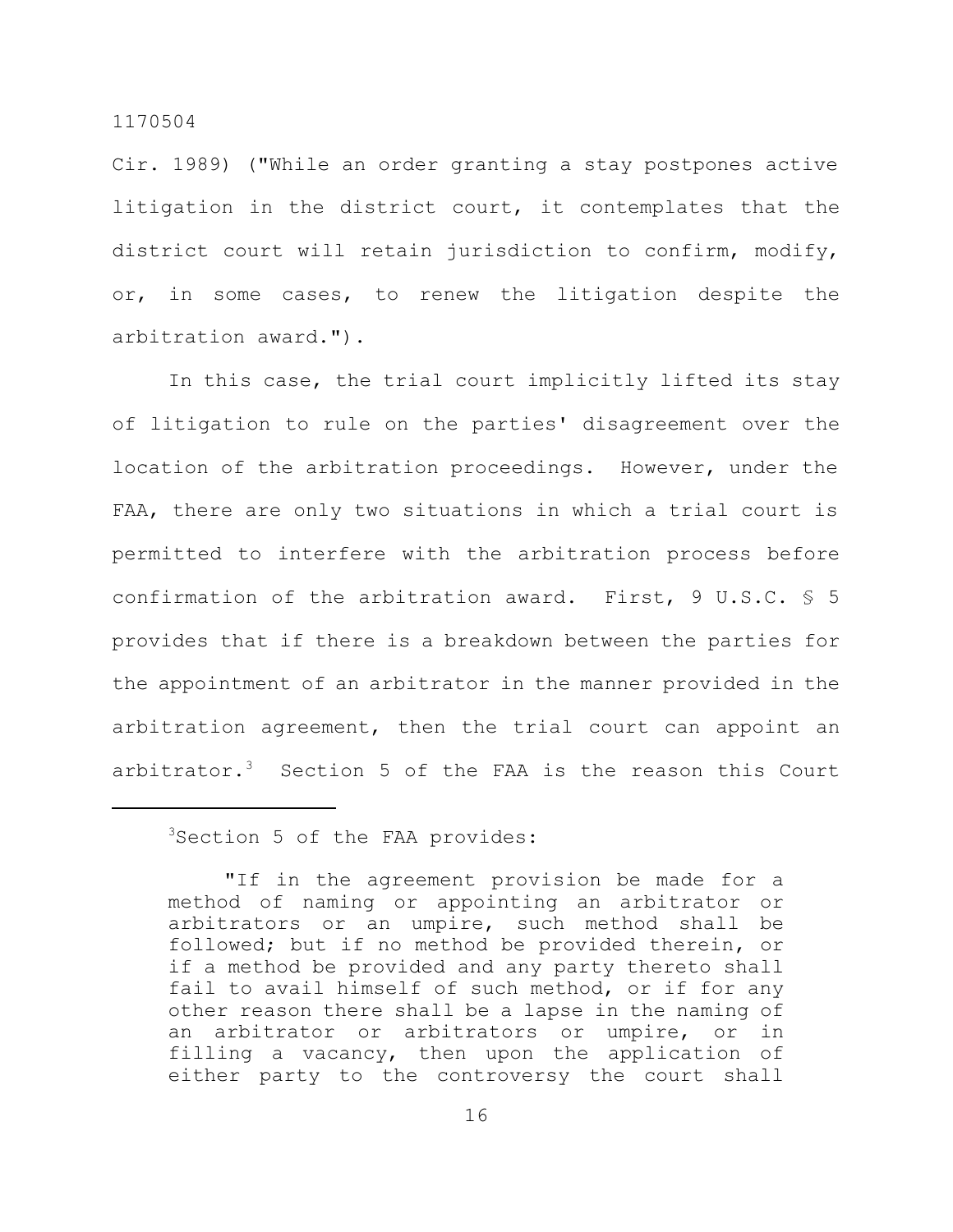reviewed a trial court's order in Okay v. Murray, 51 So. 3d 285 (Ala. 2010) (reviewing a trial court's appointment of an arbitrator after the parties were unable to agree on an arbitrator pursuant to the terms of the arbitration agreement). Second, 9 U.S.C. § 4 permits a trial court to intervene when there is a complete breakdown in the arbitration process, which is indicated by one party's neglect or refusal to participate in any way in the process.<sup>4</sup> See,

<sup>4</sup>Section 4 of the FAA provides, in pertinent part:

"A party aggrieved by the alleged failure, neglect, or refusal of another to arbitrate under a written agreement for arbitration may petition ... [a] district court ... for an order directing that such arbitration proceed in the manner provided for in such agreement. ... The court ... upon being satisfied that the making of the agreement for arbitration or the failure to comply therewith is not in issue, ... shall make an order directing the parties to proceed to arbitration in accordance with the terms of the agreement. ... If the making of the arbitration agreement or the failure, neglect, or refusal to perform the same be in issue, the court shall proceed ... to the trial thereof. ... If the jury find that an agreement for arbitration was made in writing and that there is a default in

designate and appoint an arbitrator or arbitrators or umpire, as the case may require, who shall act under the said agreement with the same force and effect as if he or they had been specifically named therein; and unless otherwise provided in the agreement the arbitration shall be by a single arbitrator."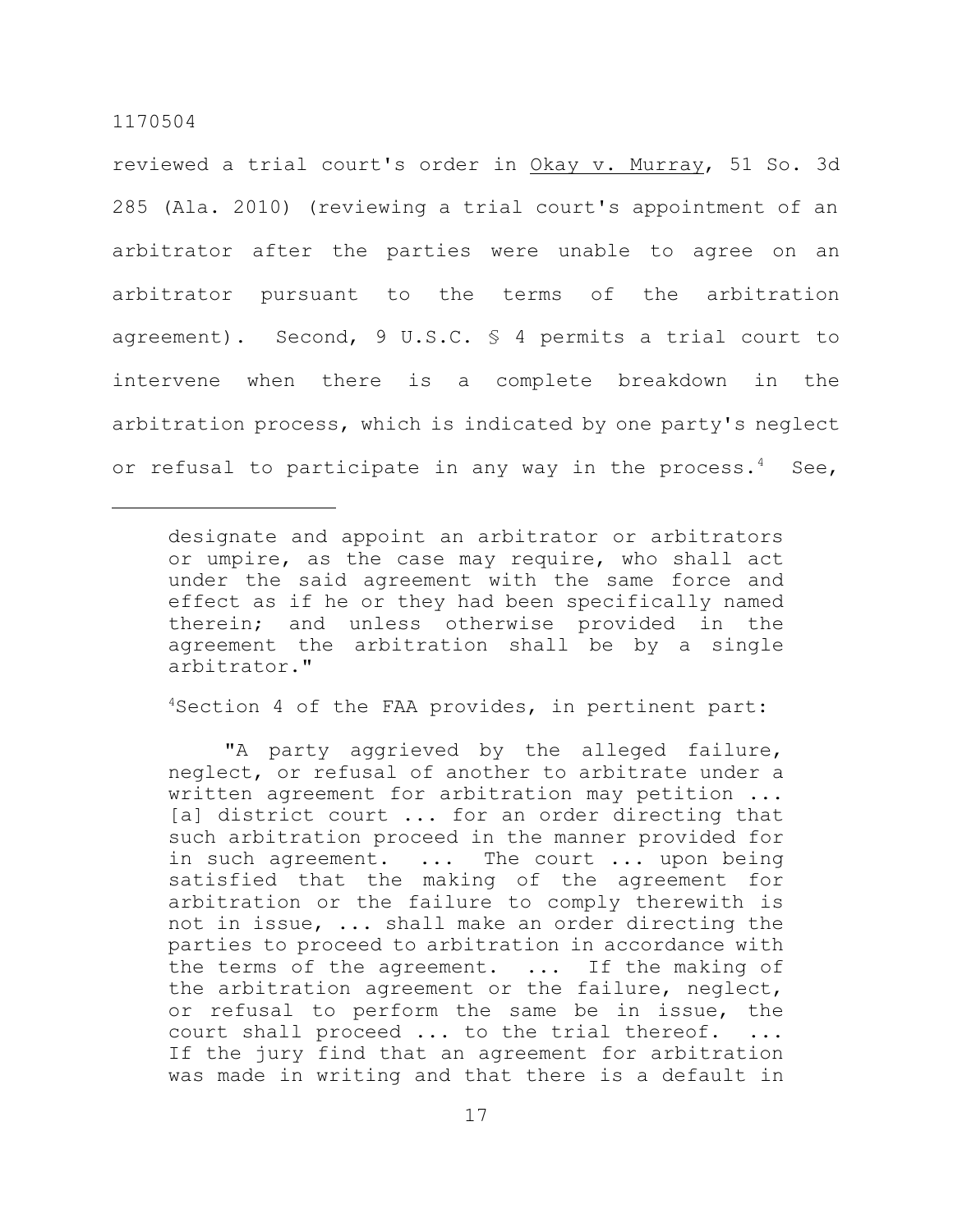e.g., Gulf Guar. Life Ins. Co. v. Connecticut Gen. Life Ins. Co., 304 F.3d 476, 486 (5th Cir. 2002) (observing that, "[u]nder the FAA, jurisdiction by the courts to intervene into the arbitral process prior to issuance of an award is very limited" and that "[s]ection 4 of the FAA provides for a court's role in the arbitral process prior to issuance of an award in the event of a claimed 'default' of that process pursuant to a valid agreement"); Michaels v. Mariforum Shipping, S.A., 624 F.2d 411, 414–15 (2d Cir. 1980) ("Under the Federal Arbitration Act, 9 U.S.C. § 1 et seq., a district court does not have the power to review an interlocutory ruling by an arbitration panel. ... The language of the Act is unambiguous: it is only after an award has been made by the arbitrators that a party can seek to attack any of the arbitrators' determinations in court, by moving either to vacate the award, see 9 U.S.C. § 10, or to modify or correct it, see id. at § 11. Thus,... a district court is without authority to review the validity of arbitrators' rulings prior to the making of an award.").

proceeding thereunder, the court shall make an order summarily directing the parties to proceed with the arbitration in accordance with the terms thereof."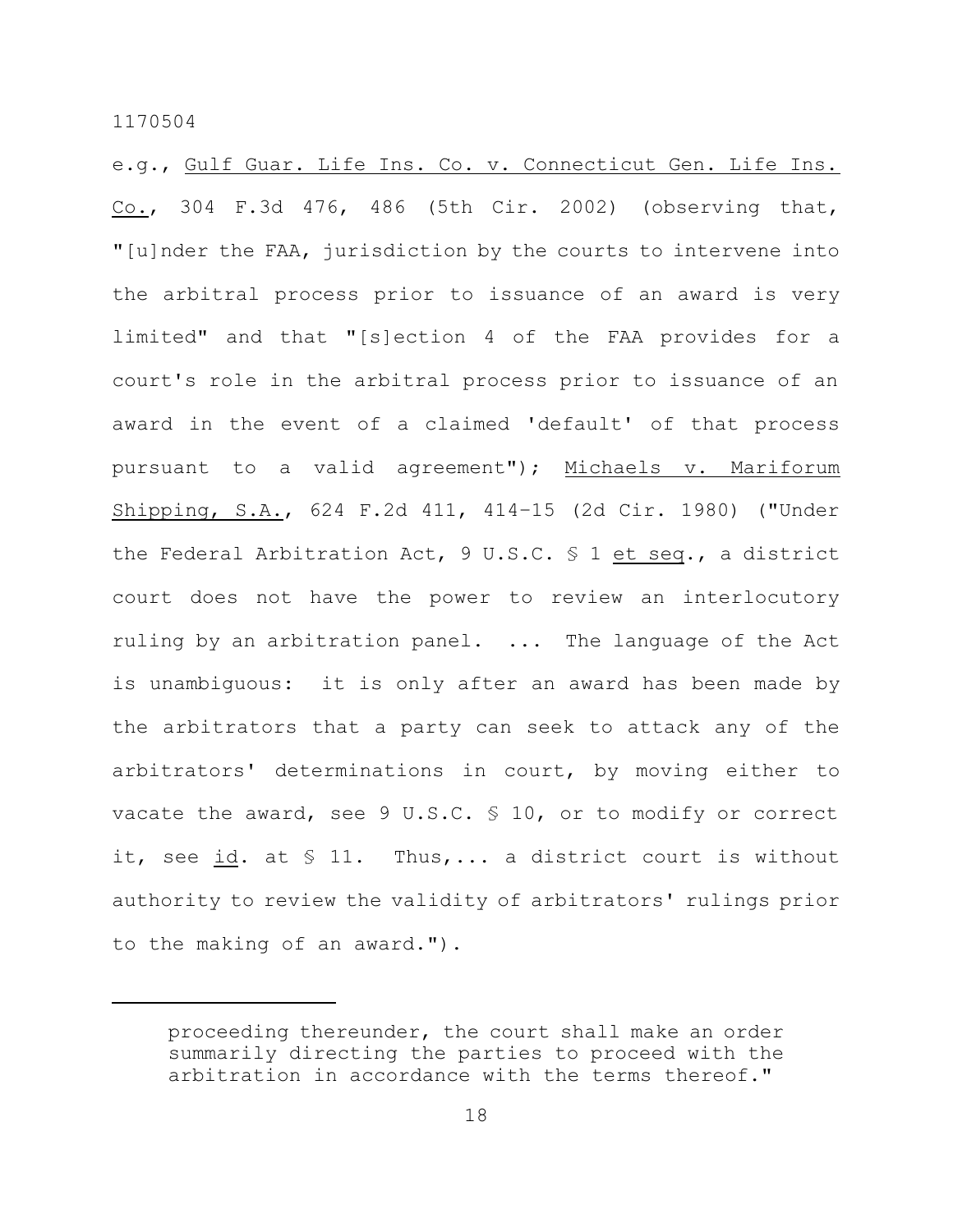Neither of the situations described in §§ 4 and 5 of the FAA occurred in this case. The parties participated in the arbitration process, and this was not a dispute over the method of the appointment of the arbitrator. Accordingly, the trial court lacked the authority under the FAA to interfere with the arbitration process under the guise of Kroger and Omni's "motion to clarify" the August 28, 2017, order compelling arbitration.

In re Ihi, 324 S.W.3d 891 (Tex. App. 2010), was a case with a similar scenario in which the parties disagreed, based on the language in two different contracts, about whether the arbitration should take place in Houston, Texas, or San Diego, California. After the American Arbitration Association ("the AAA") issued a "locale order" stating that arbitration would occur in San Diego, one of the parties filed a "motion to clarify" in the trial court, and the trial court directed that arbitration take place in Houston. Applying the FAA, the Texas Court of Appeals concluded that the AAA's ruling on the location of the arbitration proceedings was an interlocutory ruling and that, therefore, the trial court did not have the power to review it. 324 S.W.3d at 894. The same conclusion follows in this case.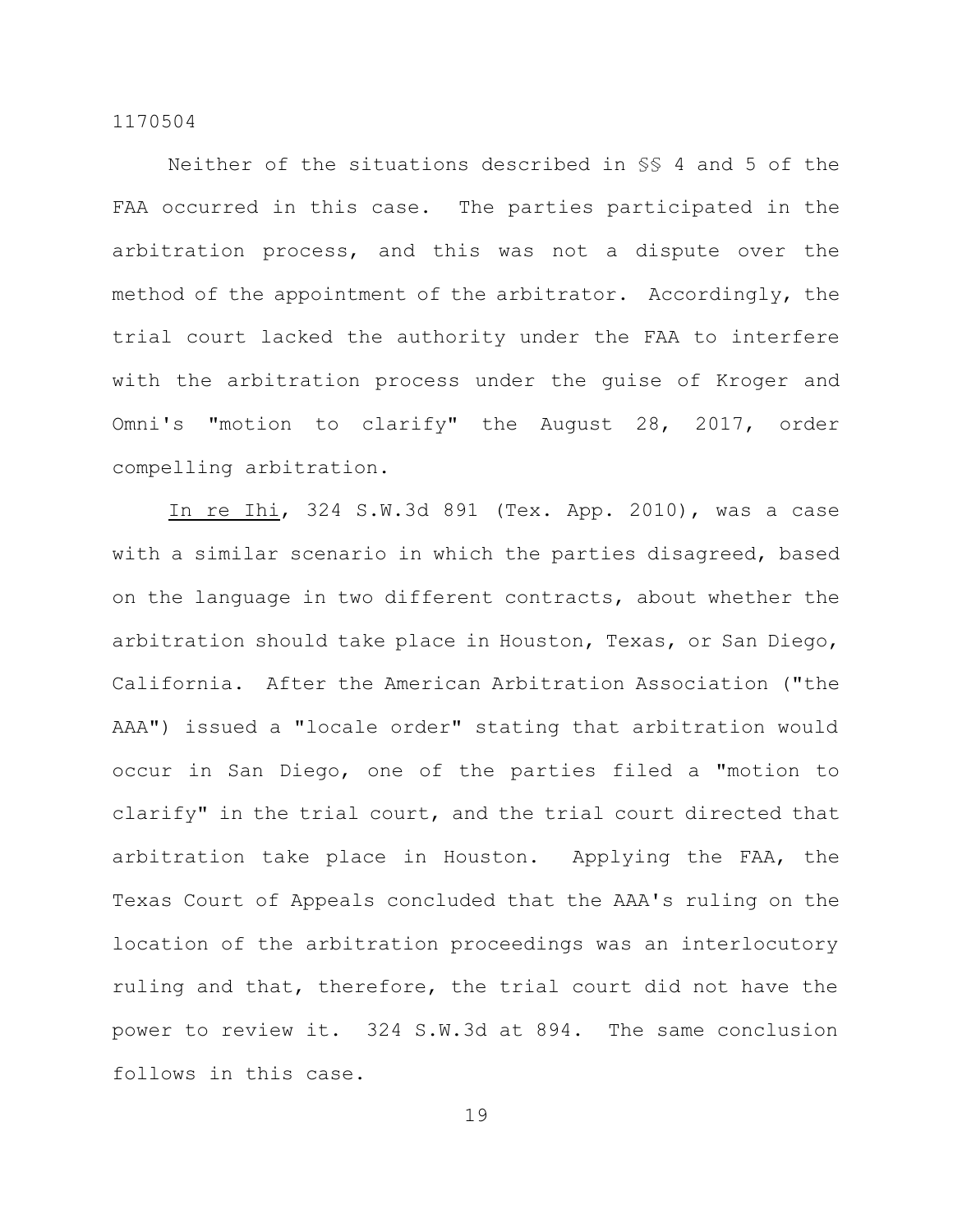Beyond the strictures of the FAA, the issue presented by the "motion to clarify" was not the type the United States Supreme Court has stated is for the court, rather than the arbitrator, to decide.

"Gateway procedural issues 'are presumptively not for the judge, but for an arbitrator, to decide.' Howsam [v. Dean Witter Reynolds, Inc., 537 U.S. 79,] 84, 123 S.Ct. 588 [(2002)].

"Gateway substantive issues, on the other hand, are issues 'for judicial determination [u]nless the parties clearly and unmistakably provide otherwise.' AT & T Technologies, Inc. v. Communications Workers, 475 U.S. 643, 649, 106 S.Ct. 1415, 89 L.Ed.2d 648 (1986).

"'....'

"... And 'if there is doubt about [whether the arbitrator should decide a certain issue,] we should resolve that doubt "in favor of arbitration."' [Green Tree Fin. Corp. v. Bazzle, 539 U.S. 444, 452, 123 S.Ct. 2402 (2003)] (quoting Mitsubishi Motors Corp. v. Soler Chrysler–Plymouth, Inc., 473 U.S. 614, 626, 105 S.Ct. 3346, 87 L.Ed.2d 444 (1985))."

Federal Nat'l Mortg. Ass'n v. Prowant, 209 F. Supp. 3d 1295, 1309 (N.D. Ga. 2016).

Determining the location of arbitration proceedings concerns "what kind of arbitration proceeding the parties agreed to. That question does not concern a state statute or judicial procedures. It concerns contract interpretation and arbitration procedures. Arbitrators are well situated to